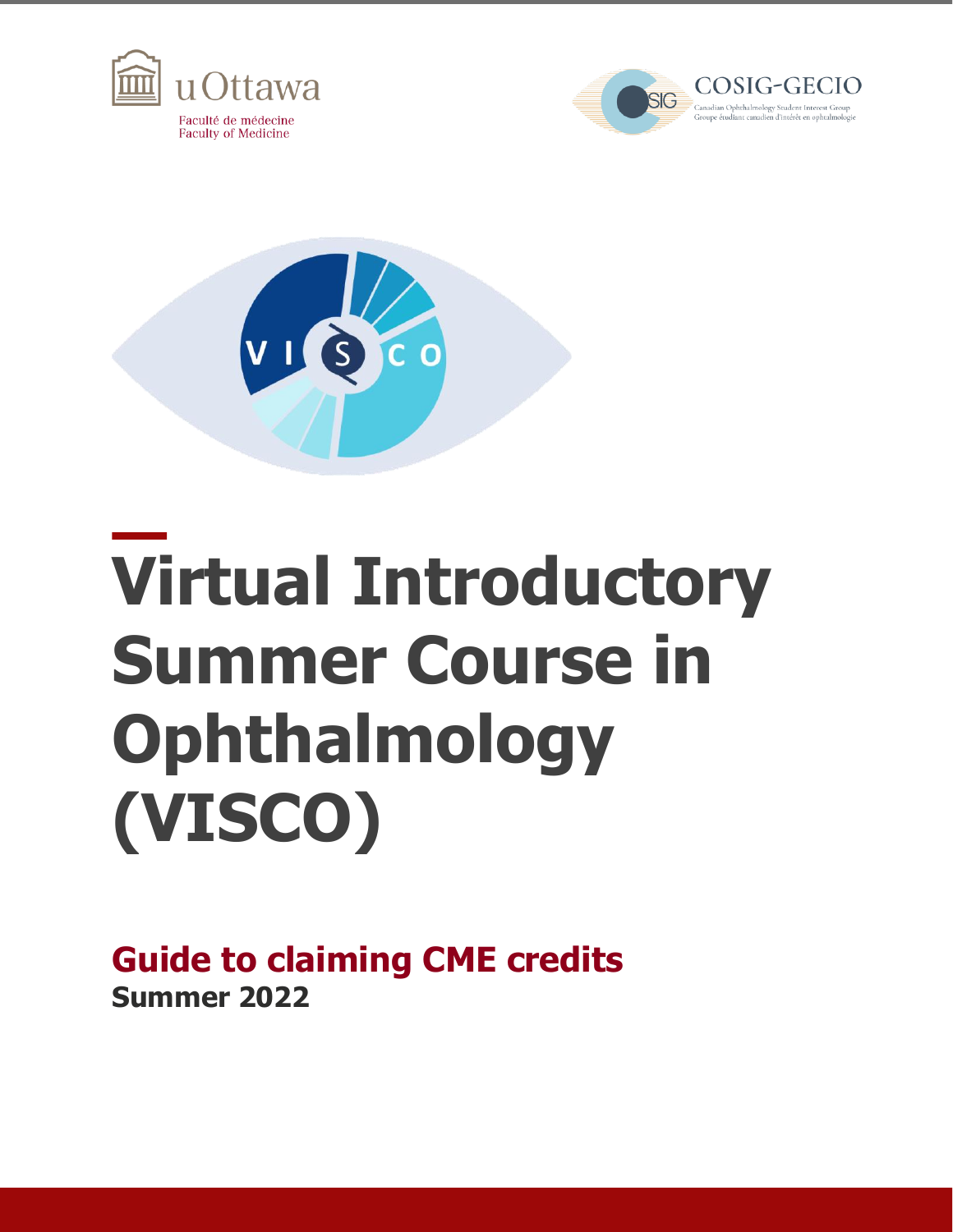## Claiming CME Credits:

By participating in these workshops, participants can claim Section 2 credits in the Maintenance of Certification (MOC) Program of the Royal College of Physicians and Surgeons of Canada. Each video reviewed can be claimed for 0.5 credits per hour.

To claim credits in the MOC Program, the MAINPORT ePortfolio system is used, in which a detail guide is provided at:

[https://www.royalcollege.ca/rcsite/cpd/moc-program/mainport-eportfolio-quick-start-guide-e.](https://www.royalcollege.ca/rcsite/cpd/moc-program/mainport-eportfolio-quick-start-guide-e)

In general, the steps to claim credits are:

- 1) Log in to your [MAINPORT ePortfolio](http://mainport.royalcollege.ca/) account which will require your Royal College ID and Password
- 2) After Logging in click on "Enter a CPD Activity" button:



3) Choose Self-Learning Activities, and select video: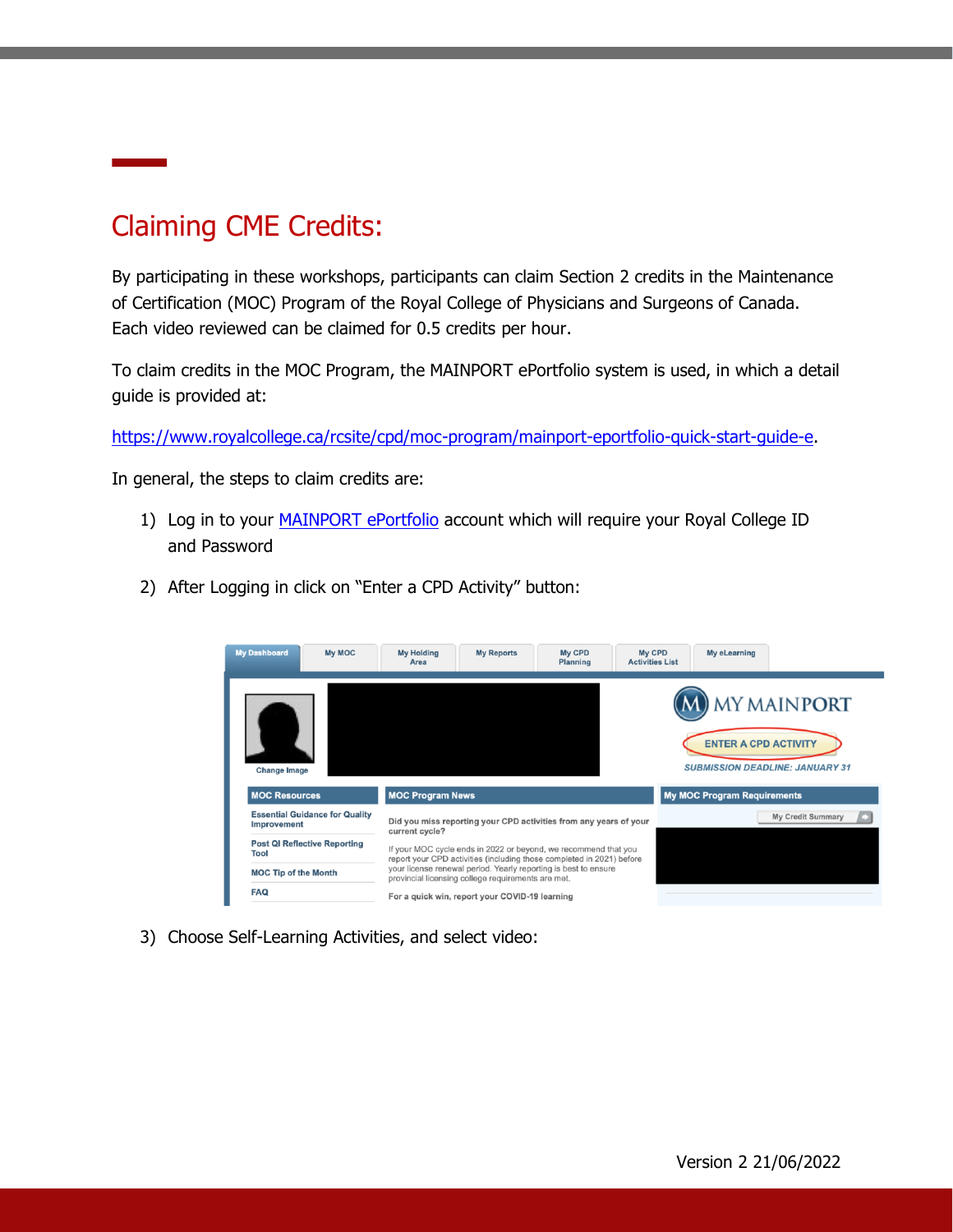| <b>Activity Details</b><br><b>Enter a CPD Activity</b>                          |                |   |
|---------------------------------------------------------------------------------|----------------|---|
| * Indicates Required Field / Question                                           |                |   |
| Please select activity type by using the drop-down list for each section below. |                |   |
| Section 1 - Group Learning Activities: *                                        | --Select--     | Θ |
| Section 2 - Self-Learning Activities: *                                         | Video          | Θ |
| Section 3 - Assessment Activities: *                                            | $-$ Select $-$ | e |

4) Enter information for all required fields with a red asterisk, the organization is Canadian Ophthalmology Student Interest Group (COSIG) VISCO, the location of the activity is Canada; and the focus of the activity can be the title of the session workshop (in this example, it will be Session 1: Approach to the Patient with an Eye Complaint  $-$  Hour 1), then then second hour can be claimed for 0.5 credits again through a separate entry (as in this example, the second hour can be claimed as Session 1: Approach to the Patient with an Eye Complaint - Hour 2):

a.

a.

| Royal College of Physicians and Surgeons of Canada<br><b>Activity Details</b>                                                                                             | <b>MV CPD</b><br><b>MV CPD</b><br>Planning<br><b>Activities List</b> | <b>My eLearning</b> | $\mathbf{X}$ |
|---------------------------------------------------------------------------------------------------------------------------------------------------------------------------|----------------------------------------------------------------------|---------------------|--------------|
|                                                                                                                                                                           |                                                                      |                     |              |
| <b>Enter a CPD Activity</b>                                                                                                                                               |                                                                      |                     |              |
| * Indicates Required Field / Question                                                                                                                                     |                                                                      |                     |              |
| This page records Self-Learning Activities, and it will occasionally update. To save information on this page<br>you must submit or send an activity to the Holding Area. |                                                                      |                     |              |
| Section 2 - Self-Learning Activities: *                                                                                                                                   | Video                                                                | $\bullet$           |              |
| Name of the Organization(s) (if this isn't applicable to your<br>activity, please enter "N/A") * <                                                                        | COSIG VISCO                                                          |                     |              |
| Location of the Activity (select your location where you<br>physically completed the activity, even if online)                                                            | Canada<br>$\bigcirc$ U.S.<br>International                           |                     |              |
| Describe the question, focus or title for this activity. * $\bullet$                                                                                                      | Hour 1                                                               |                     | /,           |
| What date did you complete this activity? (MM/DD/YYYY) *<br>Ø                                                                                                             | ⊞<br>6/19/2022                                                       |                     |              |
| Credits for this activity.                                                                                                                                                | 0.5                                                                  |                     |              |

5) Respond to at least one of the three Reflection questions. You can be as descriptive as you'd like on how the VISCO workshop reviewed was useful to your learning & practice. For example, you may have learned how to approach the patient presenting with a red,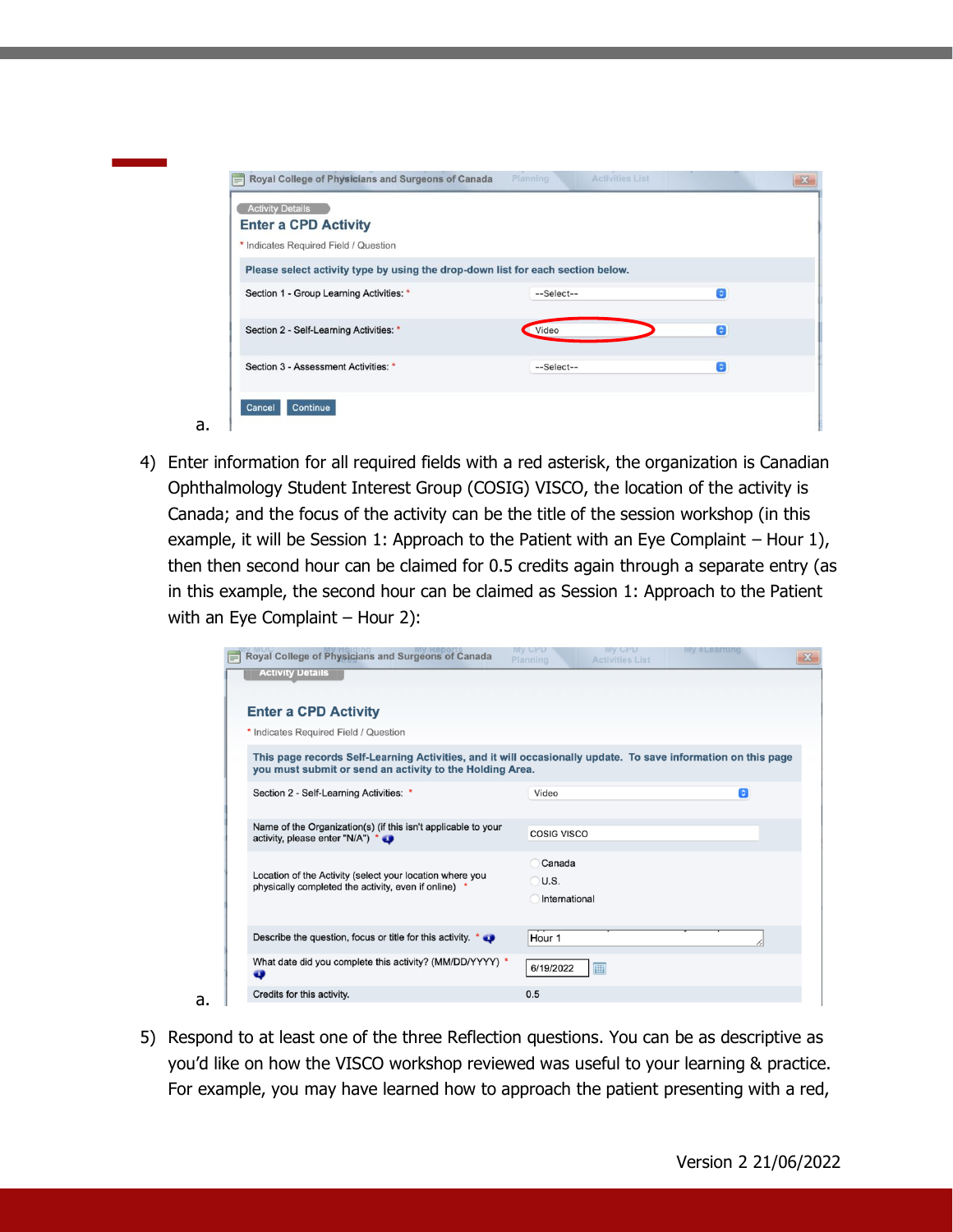painful eye; and now are further looking into when you would consult Ophthalmology as additional learning. Once the reflection questions are answered, you may click Continue:

|                                                                                                                                                                                                              |                             | <b>O</b> Canada                                               |                                               |  |
|--------------------------------------------------------------------------------------------------------------------------------------------------------------------------------------------------------------|-----------------------------|---------------------------------------------------------------|-----------------------------------------------|--|
| Location of the Activity (select your location where you<br>physically completed the activity, even if online)                                                                                               |                             | $\bigcirc$ U.S.                                               |                                               |  |
|                                                                                                                                                                                                              |                             | International                                                 |                                               |  |
|                                                                                                                                                                                                              |                             |                                                               |                                               |  |
| Describe the question, focus or title for this activity. * O                                                                                                                                                 |                             |                                                               | Approach to the patient with an eye complaint |  |
|                                                                                                                                                                                                              |                             |                                                               |                                               |  |
| What date did you complete this activity? (MM/DD/YYYY) *<br>$\bullet$                                                                                                                                        |                             | 6/19/2022                                                     | 圃                                             |  |
| Credits for this activity.                                                                                                                                                                                   |                             | 0.5                                                           |                                               |  |
| activity for your practice. Please respond to at least one of the following questions. *<br>What did you learn or confirm?<br>What additional learning are you                                               | I learned how to approach a | nationt with an our complaint<br>Further review on common eye |                                               |  |
| planning to complete?<br>What changes are you planning to                                                                                                                                                    | complainte alepanida        | I am planning to implement the                                |                                               |  |
| implement in your practice?                                                                                                                                                                                  | following abangan to mu     |                                                               |                                               |  |
| Documentation added here is for your personal use only and not for credit validation purposes. If validation<br>documentation is required you will be prompted on the credit validation screen.<br>Add files |                             |                                                               |                                               |  |
| <b>Uploaded Files</b>                                                                                                                                                                                        |                             | <b>Date Uploaded</b>                                          |                                               |  |
| No files uploaded.                                                                                                                                                                                           |                             |                                                               |                                               |  |
|                                                                                                                                                                                                              |                             |                                                               |                                               |  |

6) Identify the CanMEDS Roles relevant to this activity (Scholar, Professional, Medical Expert) and click Submit:

a.

| <b>Optional</b><br><b>Activity Details</b>                  |                             |              |
|-------------------------------------------------------------|-----------------------------|--------------|
| <b>Optional</b>                                             |                             |              |
|                                                             |                             |              |
| Identify the CanMEDS Roles(s)                               | Collaborator                | Communicator |
| relevant to this learning activity.                         | Health Advocate Leader      |              |
|                                                             | Medical Expert Professional |              |
|                                                             | Scholar                     |              |
|                                                             |                             |              |
| Royal College of Physicians and Surgeons of Canada<br>$E^2$ |                             |              |
| Your activity has been saved and processed.                 |                             |              |